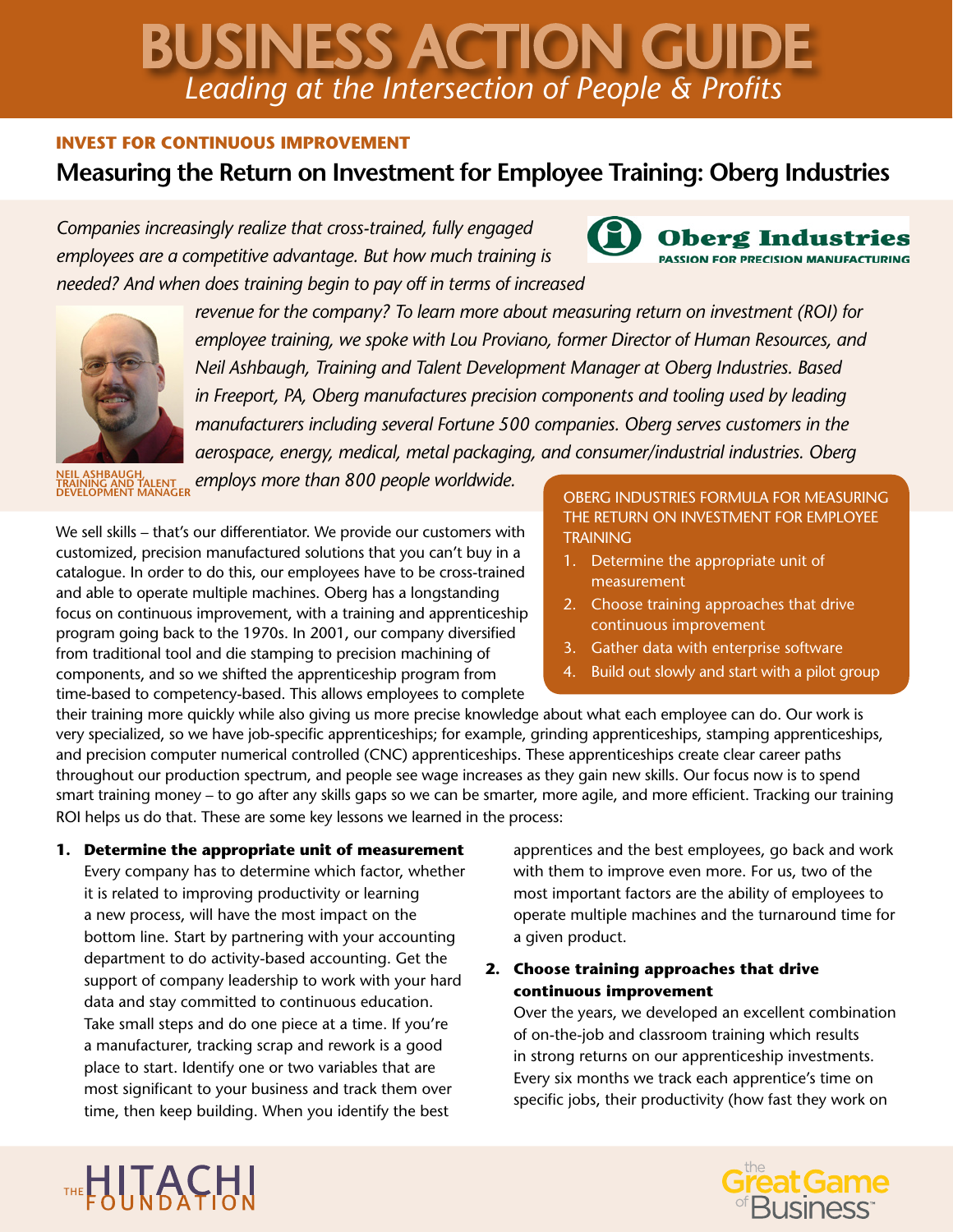a machine), and their rating versus other apprentices. We might invest \$250,000 in an apprentice over a three to four year period, and they "earn while they learn." We can track when we turn the corner and start to make money with an apprentice. Our corporate culture is one of high expectations and continuous improvement, and we can see from the data that people figure out how to do things better. Our tracking is more stringent than others in the industry because we make such a variety of products and our employees have a wide array of skills. Tracking these skills allows our shop leaders to selectively choose what parts and product mixes go to which employees.

#### **3. Gather data with enterprise software**

Our Enterprise Resource Planning (ERP) software system gathers large amounts of real time data on our business using barcodes. We are able to track direct and indirect labor (time spent working directly on producing products versus time spent maintaining machines, for example), total time spent on a job, scrap and rework hours (the lower the better), and attended versus unattended time (the hours in which an apprentice is watching or attending several machines at once). Our ROI models a group of select variables, based on individual skills. For example, we know that an apprentice might be producing one part per hour, compared with an experienced person who can produce 10 parts per hour while also running several machines at the same time. We know what the turnaround time should be for any given product and we always try to meet or exceed those times. Every

time someone touches a part, they are assigned a time, which goes into the bar code system and shows how many hours went into production. Everyone has a different dollar rate so we can track precisely how much it costs to produce a product. We use this data to help each other continuously improve.

**Oberg Industries** ASSION FOR PRECISION MANUFACTURING

## **4. Build out slowly and start with a pilot group** We started to measure training ROI in 2001 as a part of our apprenticeship program. During those years we stopped tracking employees' skills once they moved into production. Then in 2013 our president, Dave Bonvenuto, tasked us with assessing the knowledge, skills, competencies, and attributes of all operations employees, as well as identifying key subject matter experts. The process exposed knowledge gaps, so we work with apprenticeship program training providers to develop new programs for incumbent workers. Our goal is to develop an individual training plan for each employee to maximize their skills and productivity. Over the next six months we'll enroll people in training and do a "before" and "after" assessment of their knowledge and performance. Some people who have been here many years are hesitant about the assessment so we use the Pittsburgh Pirates baseball team as an example – they've had a good year, but they still have to show up at spring training to learn new things. We will give our people opportunities on company time and on the company dime to develop even better skills, and we expect that our turnover will remain low.

### **FINAL WORDS OF WISDOM**

As we assess the skills of incumbent workers, we find pockets of really skilled people who are not cross-trained. For example, we might find an employee who went through the apprenticeship program and became a great grinder, but can't be plugged in elsewhere if grinding work is slow. So we're compiling a cross-training matrix *(see piece on Marlin Steel's Pay for Skills program for another skills matrix example)* and update it as people learn new skills. The end result will be increased speed and agility for the company, and better-trained, more valuable employees.